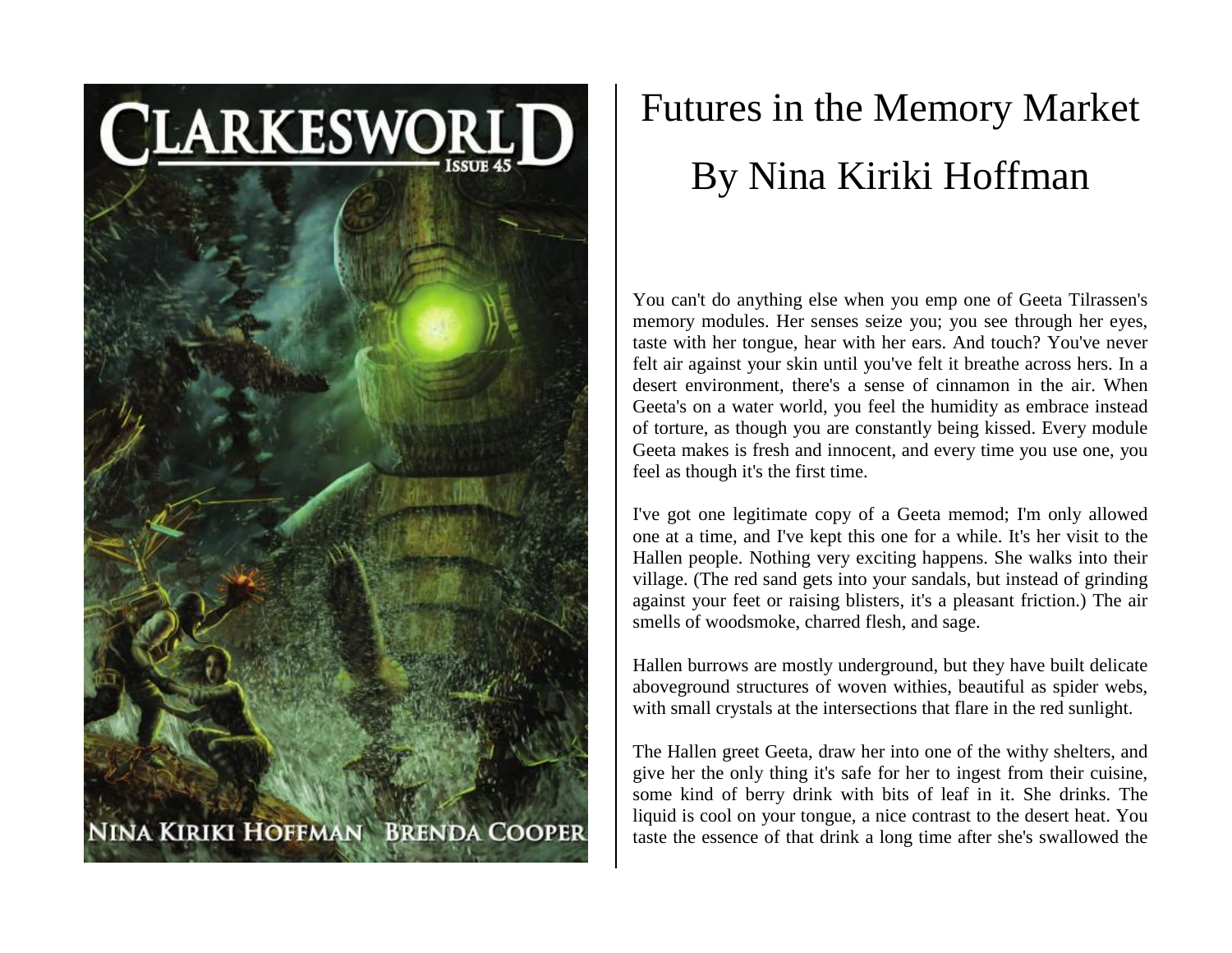last sip, a sour-sweet merging of bright and dark flavors. She presses palms with the head lizard, smells his individual scent that shares species straw-tones with the others in the shelter but smells a shade more like sulfur and ginger. She listens to their drum-intensive music and sits in a woven-leaf chair with a Hallen egg in her lap. The music gets inside you like a second heartbeat, chasing your blood until you want to rise and dance. You can feel how warm the egg is, how there's something moving inside that leather shell. You sense Geeta's delight, the way it feathers her insides.

It only lasts about a minute real-time, maybe twenty minutes mod time. It's my favorite possession. I save it for the most difficult days, when I hate being Itzal Bidarte, the man who lost his home as a child and has never found another. I long for roots, and all I do is wander.

If I had Geeta's power, perhaps my memories of my homeland would be stronger. They are fragments, mostly visual, a plane of light on my mother's cheek as she leans to kiss me, my father settling in a deep chair beside the hearth and lighting his pipe with a coal on a wire he's fished from the fire.

I acquired a memod made by a cousin of mine, dead now. When I play it, I see again the stream beside our village, smoke rising from the chimneys of the white-plastered, red-shuttered houses on a cool morning, pots of red geraniums beside the doors, and even, I think, I catch a glimpse of my father leading a donkey down to drink. My dead cousin's memory is too flat, too simple. There are only muted sounds, distant scents, no touch. I don't feel as though I'm there. It is more like seeing something in a smoked mirror.

I've emped Geeta's memory module of the Hallen about twenty times. I notice different things each time. She is so alert to every sensation that a normal person can't take it all in at once.

What I don't see in the memod are Geeta's bodyguards. GreaTimes, the memory merchants who have the sole license to distribute Geeta's mods, edits us out. Even though I've gone on memory missions with Geeta, you will never sense me in one of her mods.

As the ship approached our next destination, I pressed the alert beside Geeta's cabin door. The door slid up and let me in.

Geeta stood in the middle of the cabin, with colored outfits draped over the omnishapes of furniture whose functions she hadn't set. The scentser laid down a faint, unobtrusive smell that covered any other odors in the cabin, and the audio was playing very low, something melodic without any percussion. Aside from the colors, this was Geeta neutral, as close as she could get to shutting down her senses and living on a par with the rest of us.

"Itzal," Geeta said, "you know more about this than I do. What should I wear on Tice?"

She had been to Tice before, but she didn't remember.

I looked over all her outfits and pointed to the scarlet one with the gilt, point-edged hem. "We're going to a big city on Tice, lots of energy and interaction. That dress will attract attention and intensify your experience."

She looked at me sideways, her broad mouth quirked at one corner. She was not beautiful in any of the regular ways, but her face was full of character, elastic enough to reflect her moods and thoughts. Only lately had I learned that she might be a different person behind her face, that there were parts of herself she had been hiding. "What if I want to have a quiet time?"

"Do you?" I asked.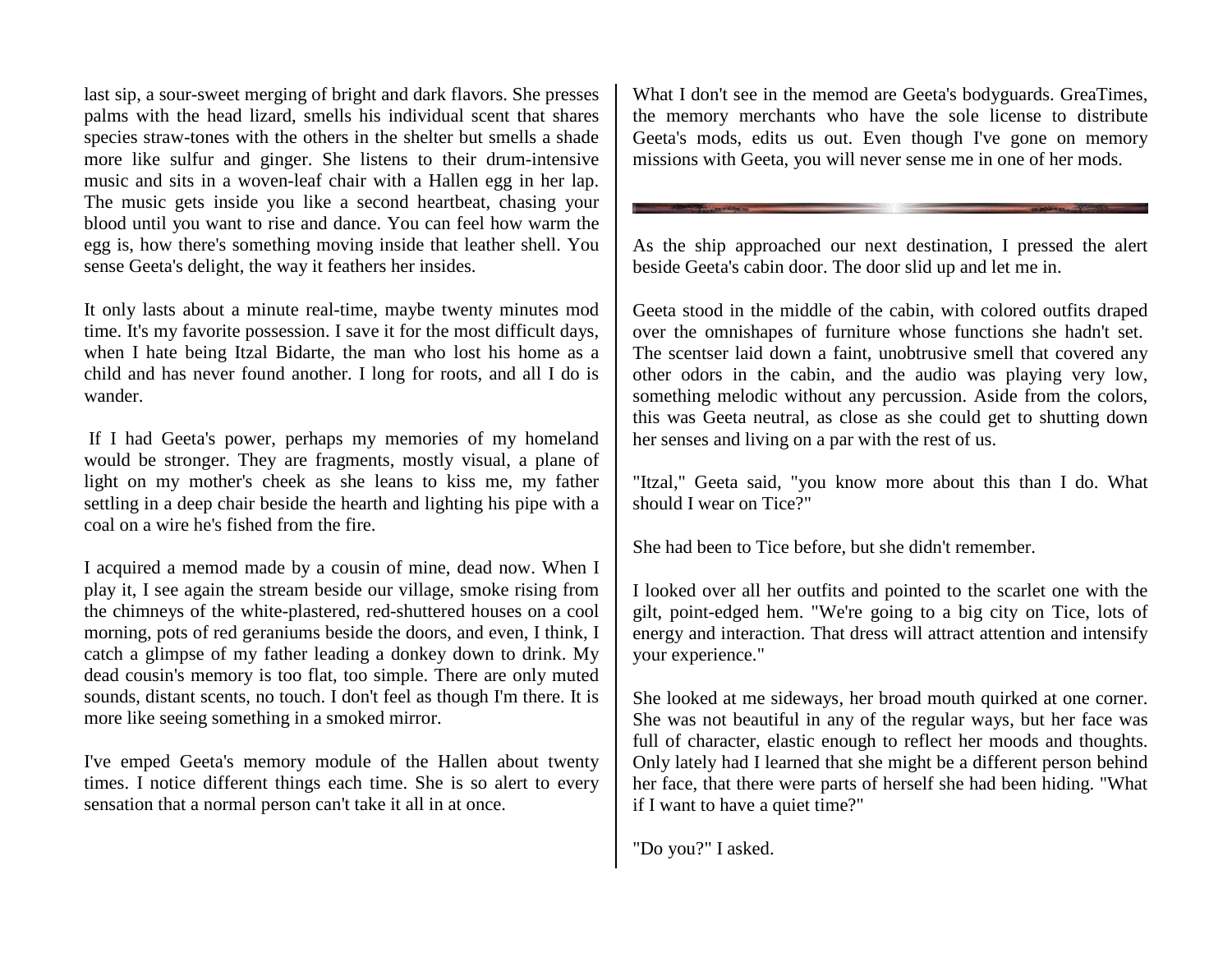She spun around, stopped, hugged herself. "You know me better than I know myself." She took the red dress and hung it from a ceiling ring. I helped her pick up the other clothes and store them behind the wall. She controlled the furniture into two chairs and a table, and we sat facing each other.

She tapped her wrist. I lifted my own wrist and swept the room with the spystopper. No glow: Geeta's corporate masters weren't watching us.

"Did you get me one?" she asked.

I shook my head. Sentients all through the interlinked worlds could buy Geeta's memods, but access to them was strictly limited aboard The Collector. Each crewmember could own one at a time, and Geeta was not allowed to use any of them. She didn't have an implanted emp receptor like the rest of us. She had to use an external one to get the cultural gloss and language of the places we visited before we arrived. Her corporate masters allowed her some forms of entertainment so she would be stimulated during our tween-worlds journeys through the skip nodes and in and out of systems. Nobody wanted Geeta to get bored.

"Maybe I can pick up something on Tice," I said. "I'm not sure how to get it aboard, though."

"Could you disguise it as something else?" she asked.

I thought about that. "Maybe. If I have enough money. I'd need to find an underground tech there who could make it look like your normal entertainment emps, so you could put it into the emper without them knowing what you're doing." I tapped my lips with my index fingers. Before I landed this job as Geeta's bodyguard, I had done some less-than-legal things — most of my guard training had come from people operating at the fringes of the linked worlds, in shadowy spaces often called Underground. I knew a few signs of the

Starlight Fraternity that might lead me to someone on Tice who could successfully disguise an emp. Or the signs might have expired, and using them could get me into trouble.

I shook my head. "I don't think I can pay enough."

"I'll give you money."

"But Geet, you don't have any."

Geeta made the best memods in the business, according to her fans, who were legion across many worlds. GreaTimes bought her contract when she was very young, recognizing her memory potential even then; they had automated observers on most worlds, watching for talented children like Geeta. Geeta was kept in luxury, given everything she needed and wanted so long as it wouldn't interfere with her memories, but she had no salary, and no real freedom.

"I'll trade something." She looked around her cabin, went to the wall and opened a drawer full of jewelry. She had a robber bird's delight in sparkling things, so she often asked for and received jewel gifts when she had completed a memory job. She got out the Kudic rubies, a necklace with raw chunks of pink stone. It was one of her most expensive pieces.

I felt a prickle of excitement. We usually visited backwater planets, because people who bought memods seldom went there, and they were hungry for Geeta's fresh experiences. Tice was bigger than our usual stop; I might successfully fence jewels like these. They'd have a wider choice of memods for sale there, too. "Which memory do you want most?" I asked, tucking the jewels in an inner pocket.

"The horse people," she said. Though she wasn't allowed to emp her own memods, she could check the infostream and see the GreaTimes catalog, read the blurbs.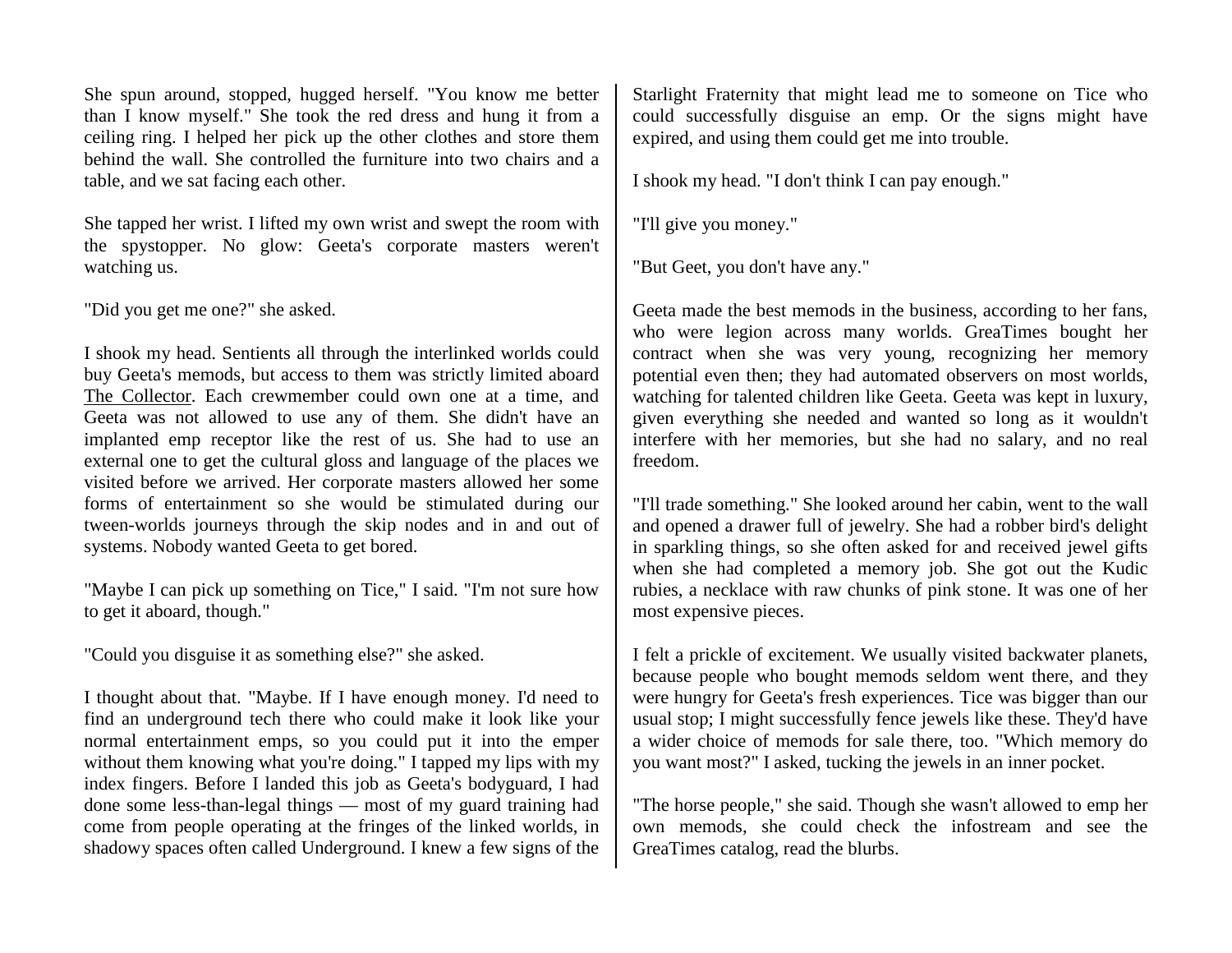"I'll see what I can do." Geeta had a second guard, Ibo; we alternated shifts when we were in relatively safe environments. I had some leave due, and Tice had some quiet places Geeta was scheduled to visit.

"Thanks, Itzal." She pressed her cheek to the back of my hand. I wondered what that was like for her. Did she like my smell? The feel of my skin? These were small random memories no one would ever buy. GreaTimes let Geeta keep all her memories between missions, the dull details of shipboard life; it was only the planet visits they siphoned off, leaving her with amnesia of all her adventures, unknowing of any lessons she might have learned. They kept her in a state of confused innocence. She wanted to change that. She wanted me to help her recover the memories she had lost.

Ibo and I flanked Geeta as she stepped out of the shuttle, through the docking tunnel, and into Tice's "Welcome Outworld Travelers" Terminal. She looked everywhere, smiling wide. Hanging baskets of local plants with long, colored fronds filtered the light coming through the hazed sky-ceiling, scattering spots of green and lavender on the floor. People attended by companion animals moved through the distance, intent on their own business. A mother with triplet daughters dangled a star on a string in front of her babies. They laughed and reached for it, and Geeta laughed, too.

I hungered for her response to this situation even as I surveyed the area for potential threats. Like Geeta and Ibo, I'd emped the culture and language memod for Tice last night. I still wasn't sure about the companion animals; they'd be easy to mimic. Some looked like large dogs, some like pack animals, and some walked upright like the humans they accompanied, and looked like nothing I'd seen before. What if one of them was the kind of fan who wanted Geeta to experience death or pain so they could share her intense response to that? She'd encountered threats before.

Because of the nature of her memories, most people had no idea what Geeta looked like. She rarely looked at herself in mirrors. If her reflection happened to show up in a memory, GreaTimes fuzzed it. She had been captured in some tourist vids GreaTimes could do nothing about, though; a tricky outsider might have some idea of what she looked like. Plus there was always the general threat anyone might fall under in any place.

Ibo took the lead. We went through customs scan. They determined that Ibo and I were licensed to carry the stun weapons we had. We had no luggage. Geeta never stayed anywhere overnight. It only took her a few hours to collect several salable memory sets. She had already started. She had a long conversation with the customs official about what kind of people he met, what their stories were, what people tried to smuggle in. Ibo and I stood patiently while the customs official called over his superior and had her tell more stories. All part of Geeta.

I had the rubies in a shielded belt. I wasn't sure the belt would fool sophisticated scanners on Tice, or even the ship's scanner, though I hoped the stones would show up as just rocks and metal. (Emps triggered the ship scanner — it was looking for them.) Then again, rubies weren't illegal or dangerous. I didn't want Captain Ark to know about them, though, or Ibo.

We left the terminal through close-pressed crowds of various kinds of people and animals. Geeta smiled at them, and they found themselves smiling back, maybe without thinking about it. The usual ripple of pleasant spread around us as we moved. Even the pickpocket whose hand I caught in Geeta's purse smiled after I retrieved Geeta's pay-ID, because Geeta said, "Better luck next time," with a short warble of laughter, and kissed his cheek before I released him back into the wild.

On the curb of Hollow Street, Geeta engaged a cab. She sat in the back sandwiched between me and Ibo and told the driver we wanted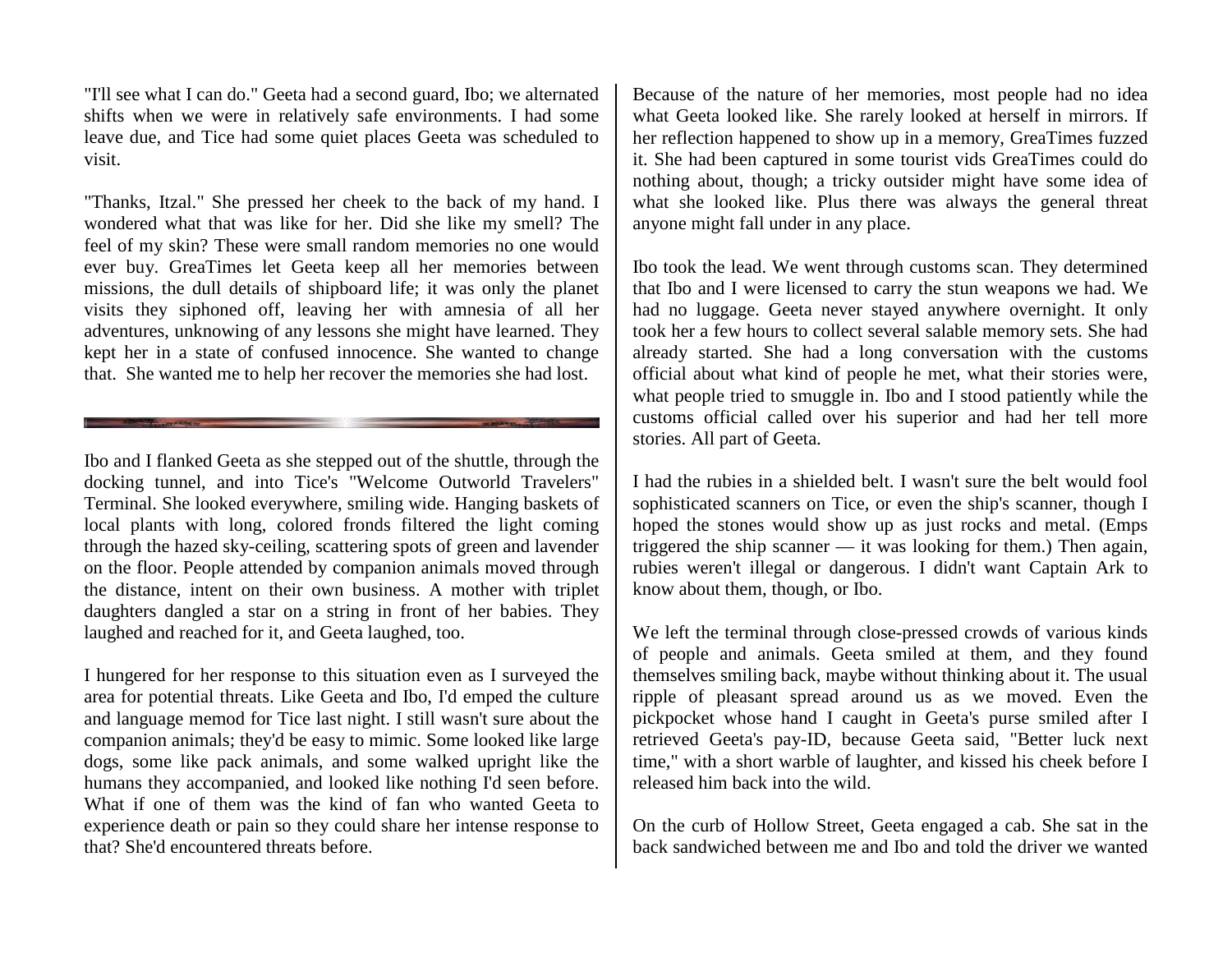to go to the Queen's Sculpture Garden, the first of four planned stops here.

Last time Geeta came to Tice, she started with the amusement park. I wasn't with her then, but I've heard from people who have emped that module. They love it. Even when she threw up on the big roller ride. I was surprised that wasn't edited out.

The sculpture garden was quiet when we got there, apparently not a big attraction early on a work day. Only some of the sculptures were made by humans; others had been left behind by vanished alien civilizations, or some made by the three alien species we regularly traded with. All were meant to be touched. Geeta was in her element, studying the sculpture with eyes, ears, nose, fingers, palms, finally full-bodied embraces. She climbed into the lap of a Greatmother and curled up there, hugging herself, her cheek against the smooth dark stone. The bliss on her face made me wonder if she were thinking about her own mother's lap, or some other place where she had been perfectly comfortable. Her emotions loaded with the memods, but you couldn't read her thoughts, though sometimes I felt like I could.

Ibo and I had been standing at an easily editable distance, watching Geeta make memories for half an hour, when she looked around and said, "Ibo, we're safe here, aren't we?"

Ibo and I both surveyed the garden, using our detection gear to see if anyone or anything dangerous was nearby. No threats.

"It's okay for Itzal to take half an hour of his leave now," Geeta said. "I'll be here at least that much longer."

"What have you two cooked up?" Ibo asked.

"You took leave on Geloway," I said. We had been walking a tour trail through a spectacular lava field when Ibo begged time off. He had come back, smelling of sex shop perfume, when we were in the sweet shop at the end of the tour.

"True," he said. He frowned as though he realized it was a mistake to accuse me and Geeta of anything during a memod. The GreaTimes people edited us out, but for sure they listened to our conversations before they eliminated them. "All right. See you later, Itzal," he said, and I left.

We are not supposed to know how to hack our trackers, but my last job before joining the Geeta team was with a research and development security company, and I learned a lot there. I entered false coordinates in my tracker and headed for Pawn Alley.

Twenty-nine minutes later I was back in the sculpture garden with news I kept to myself.

The rest of our tour of Tice went without trouble, and Geeta, Ibo, and I taxied back to the terminal, our arms full of souvenirs boxes of Tice teacakes in five flavors, soft and textured stuffed animals, three new dresses for Geeta with hats, shoes, overtunics, and jewelry to match, and an infostream address for the man Geeta had met and kissed at the races. Having walked through the day with Geeta, and watched her differing delights, including that kiss, I wanted the whole suite of today's memods. Maybe I'd get them, one at a time, though there were so many Geeta memods on my wish list already….

Geeta had a party with the ship's crew, sharing the treats she'd brought back, and talking about her day. We were all charmed, as we always were the night before the company extracted her memories. We got to see who Geeta might be if she could have held on to her experiences. We all loved the woman she would never become.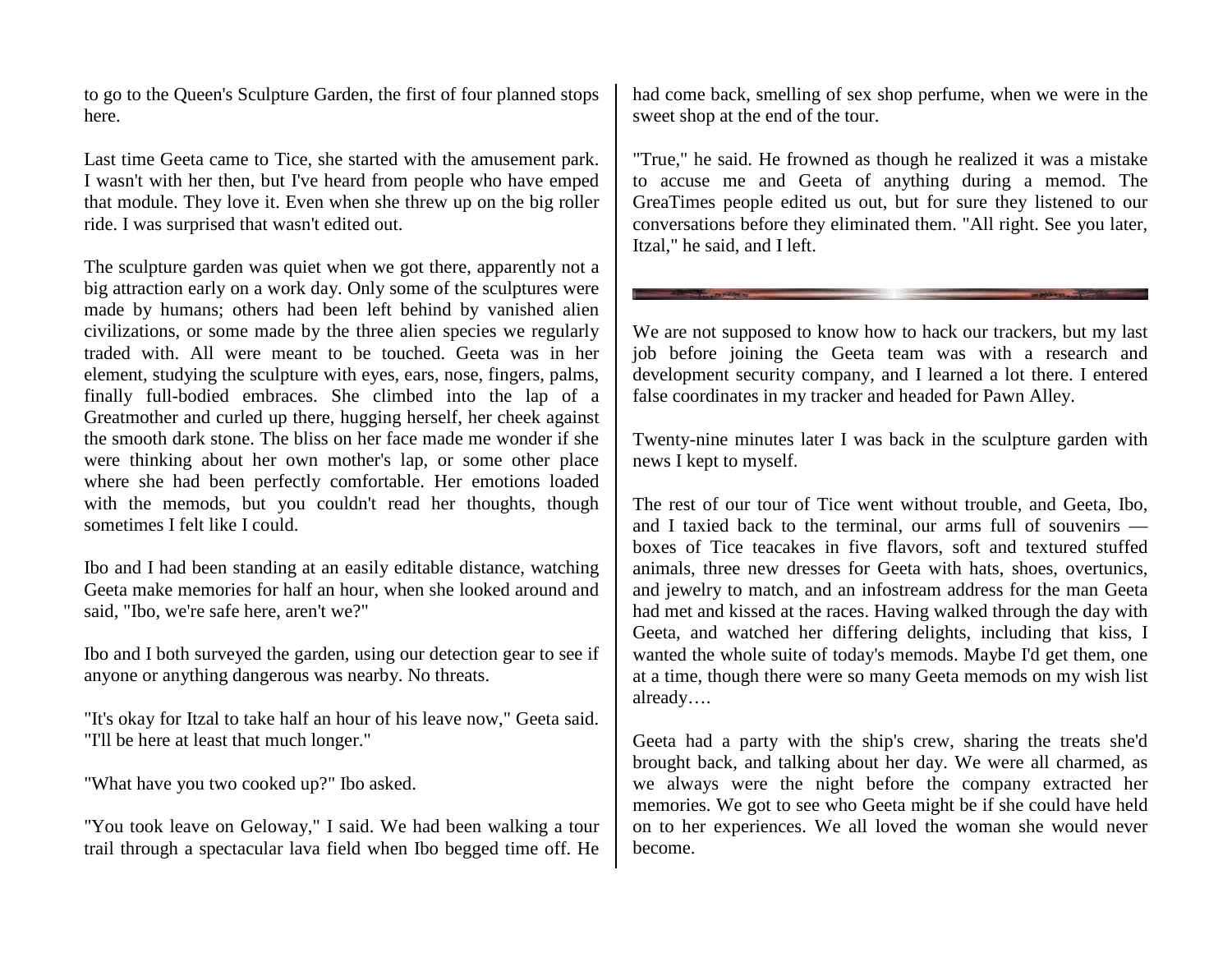Later, the cakes gone and souvenirs distributed amongst the crew, to be hidden any time Geeta came near — though she always got to keep any clothes and accessories she bought — I escorted Geeta back to her cabin. She went into the changing alcove while I spystopped. I found a new active camera and managed to remotely access its feed while my back was to it. Geeta fluttered back into the cabin in her exercise clothes, talked about her adventures, then started her nightly routine. Three repetitions in, I created a loop and sent the camera into nontime. As soon as I gave Geeta the all-clear, she rushed to me.

She saw my expression and sighed, two steps before she would have collided with me.

"They were fake," I said.

"The rubies?"

"I went to three pawn shops and they all told me the same thing. Decent fakes, not spectacular. Worth no more than glass. Didn't get enough to even contact anyone who might have disguised the real memods. I traded what I got for the rubies for a couple disguised bootlegs, the lava walk on Placeholder and the plunge valley on Paradise. I need to test them. Maybe they won't be infected." I had tried a couple of bootlegs of Geeta's memods without testing them, back when I was younger and stupider. They were dirt cheap but still amazing, though they suffered from copy fatigue. Often the bootleggers placed compulsions in them that took money, time, and effort to eradicate. I still had the urge to gamble every time I passed an Ergo machine.

"Fake," Geeta repeated. She wandered to her jewelry drawer, stared down at her treasures, and shut the drawer, her shoulders drooping. Then, angry, she stepped back into place and resumed her exercises. I unlooped the spy camera and we went through her night-of-acollection-day routine, which included a shower for Geeta and a furniture keying for me: I had to shape the bed so it would do the extraction during the night.

Washed free of every trace of Tice, Geeta let me help her into the bed, fasten the restraints, and plug in her head. "Kiss me," she said. "I want two kisses in a day. I never had that experience before, did I?"

I kissed her long and deep, kissing the woman we were killing. This kiss wouldn't make it into the memods; her return to the ship was always cut out. We had done the Tice Ending Shot at sunset on a mountain where cool wind touched us with feathered fingers; it would be spliced onto the end of each of Geeta's Tice memods.

Geeta would not remember the kiss, but I would, the taste of her sorrow and desperation mixed with the last sweet tang of willowcake. She often kissed me last thing after a mission; I had a collection of these moments in my memory, moments that sometimes deceived me into thinking we were closer than we were.

Her lips relaxed, and I straightened out of the kiss, looked down into her tear-wet eyes.

"Good night, Geeta," I said softly.

"Good night, Itzal." She closed her eyes. I set the bed on COLLECT and touched off the lights as I left the room.

In my own much smaller and sparer cabin, I checked for spies. I had never found one; what I did away from Geeta didn't concern the GreaTimes people, as long as it was legal and not going to impair my care for her.

I put the Hallen memod in the recycle slot and took out the memod I had bought with the ruby money, what I hadn't put away. I had bought the horse people, the one she'd asked me for. It was a memod